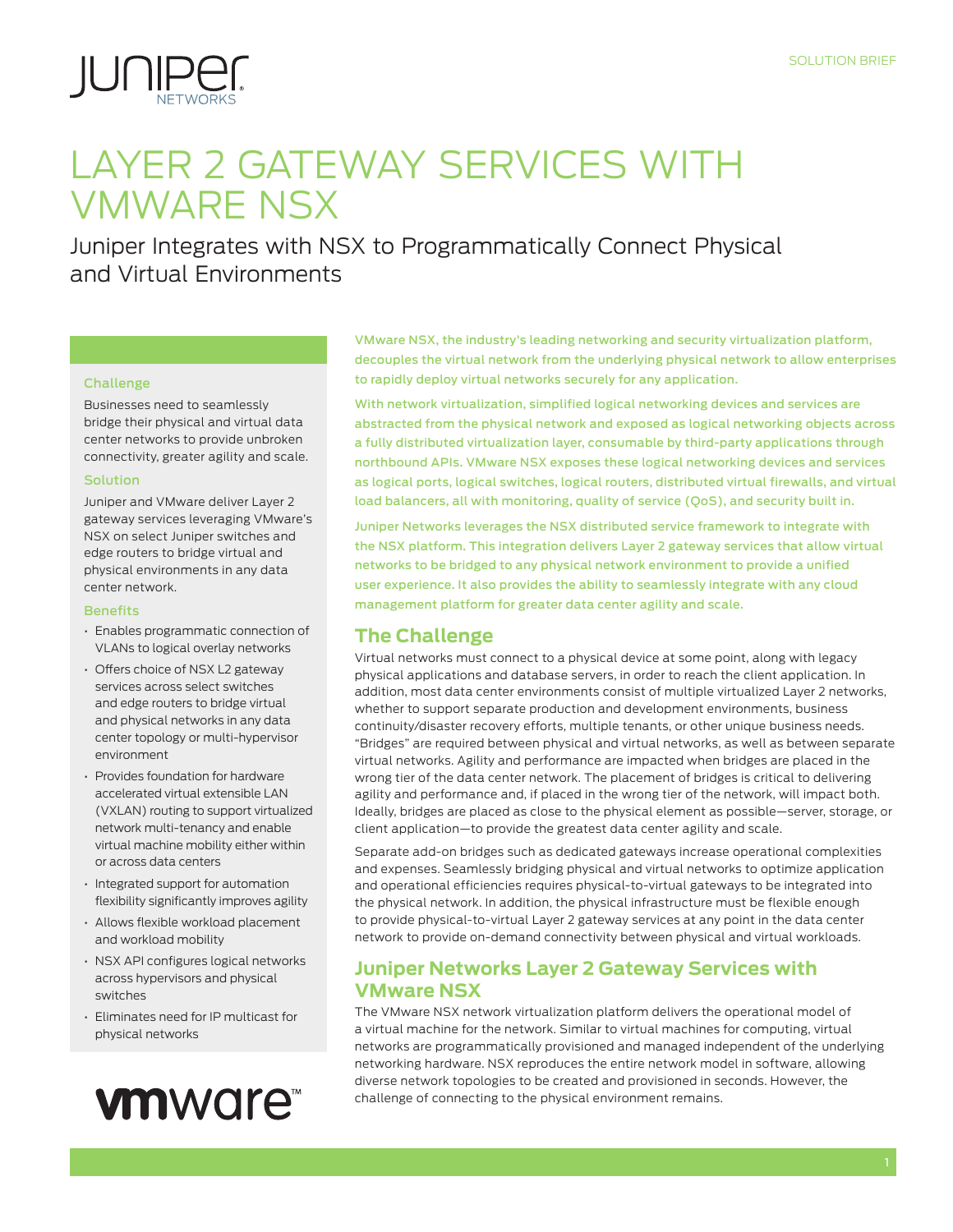Physical Server Connectivity Physical Data Center Connectivity IT or Infrastructure as a Service



Figure 1. Juniper VMware NSX L2 gateway use cases

Juniper and VMware jointly address this challenge by delivering VMware NSX L2 gateway services to bridge the virtual and physical network environments on select access switches, core/ aggregation switches, and edge routers to allow optimal NSX deployments for all data center network topologies.

There are three typical use cases for the VMWare NSX L2 gateway, as shown in Figure 1.

Use Case 1: Physical Server Connectivity The NSX L2 gateway service on a top-of-rack (ToR) access switch delivers a unified L2 domain experience by bridging between virtual machines and physical servers, allowing applications on these servers to talk to each other. For example, one tier in a multi-tier application architecture could consist of physical or bare-metal servers that host databases. The Juniper NSX L2 gateway ToR access switch bridges communication between the servers and the database applications in the physical tier with the virtualized servers and applications in the other tiers. Reliability is greatly enhanced by In Service Software Upgrade (ISSU) capabilities and by multihoming connections for both virtual and physical servers required to terminate an overlay tunnel connection (VXLAN VTEP) for NSX.

Use Case 2: Physical Data Center Connectivity The NSX L2 gateway capabilities on select Juniper switches or edge routers provide the necessary bridging between physical and virtual data center segments, assets or services for workload mobility. While businesses evolve towards a private or hybrid cloud model, they can have a mix of physical and virtual data centers; they must be able to connect between or within these data centers and also move workloads. Juniper's NSX L2 gateway can bridge and enable workload migration between physical and virtual assets, services or applications both within and across data centers. These core switch- or edge router-based NSX L2 gateways can stretch local physical VLAN or logical VXLAN segments across data centers for seamless connectivity. The ToR access switch can provide local physical-to-virtual bridging within the data center.

Use Case 3: IT or Infrastructure as a Service (ITaaS) Deploying the NSX L2 gateway on the edge router or select switches in the network allows a single physical environment to be shared between multiple virtual networks. Traffic that enters the data center is directed to the appropriate virtual network, optimizing utilization and costs while maintaining a separation of virtual domains. Such a scenario is well suited for an ITaaS environment.

#### **Features and Benefits**

The combination of Juniper and VMware optimizes applications and data center operational efficiencies by:

- Enabling programmatic connection of VLANs to logical networks
- Offering the choice of NSX L2 gateway services across access switches such as the QFX5100, core/aggregation switches such as the EX9200, and edge routers such as the MX Series to bridge virtual and physical networks in any data center topology, multihypervisor environment or fabric architectures
- Providing foundation for hardware accelerated VXLAN routing to support virtualized network multi-tenancy and enable virtual machine mobility within or across data centers for business continuity/disaster recovery and resource pooling
- Enabling automation through Zero-Touch Provisioning (ZTP), Junos scripting, Python scripts, and integration with Puppet and Chef significantly increases agility
- Allowing flexible workload placement and workload mobility
- Delivering a single pane of glass (NSX API) for configuring logical networks across hypervisors and physical switches
- Eliminating the need for IP multicast for physical networks

#### **Solution Components**

Juniper is delivering VMware NSX Layer 2 gateway services on the QFX5100 access switches, as well as for the EX9200 line of programmable core/aggregation switches and MX Series 3D Universal Edge Routers via a Juniper Networks Junos® operating system software release upgrade scheduled for mid-2014.

The joint solution offers seamless physical-to-virtual connectivity via integration with NSX through the data plane (VXLAN) and control plane (OVSDB) while unifying the management plane. NSX acts as a single pane of glass for managing and operating IT workloads that span virtual and physical systems.

Whether bridging between the virtual network and physical hosts, between remotes sites, or between external networks, Juniper L2 gateway services for VMware NSX provide programmatic connections of VLANs to logical VXLAN networks throughout the data center, providing support for different fabric architectures such as Virtual Chassis Fabric and IP CLOS, optimizing applications and data center operational efficiencies.

The Juniper NSX L2 gateway supports high availability through mechanisms such as ISSU and multi-homing beyond two ToR access switches.